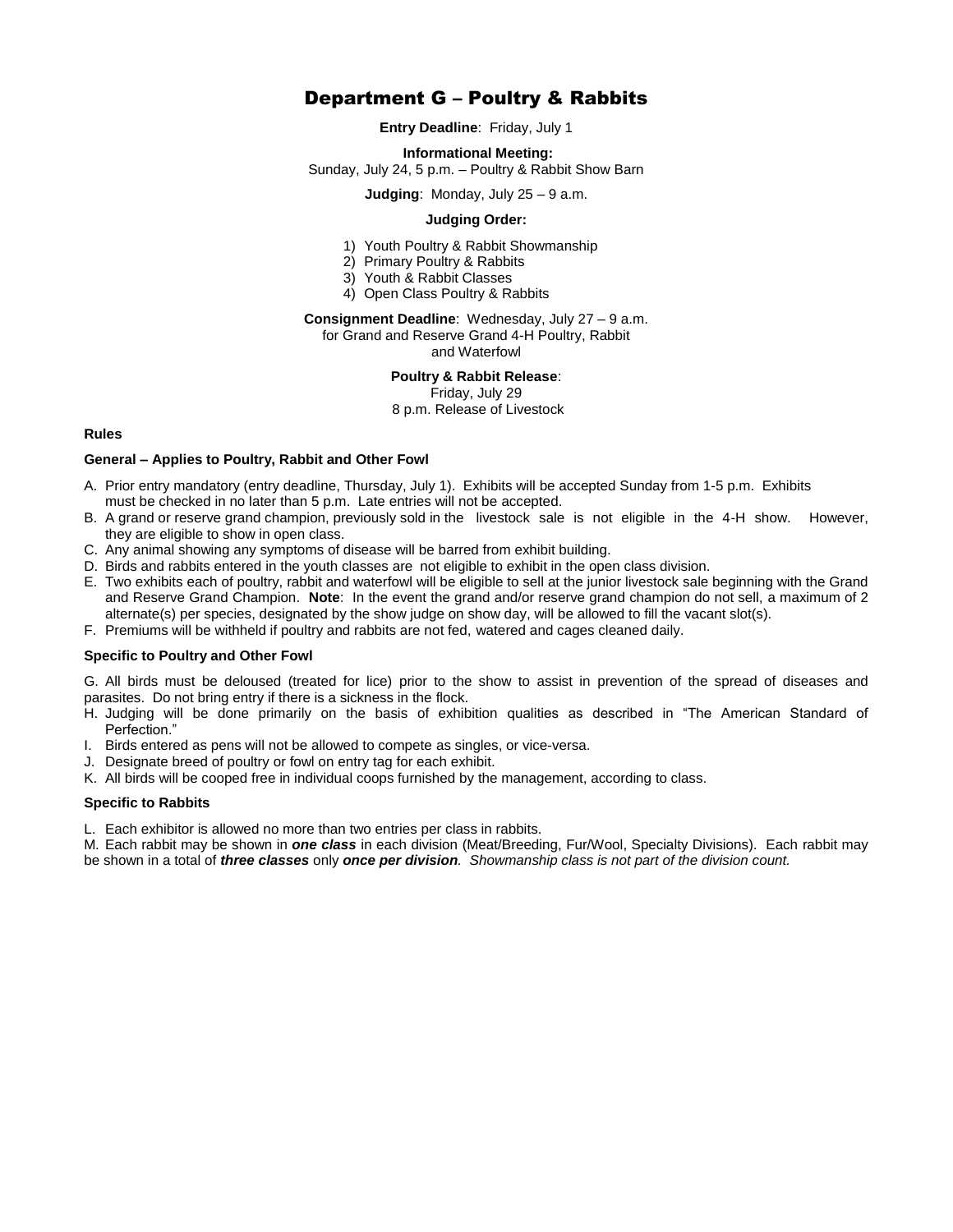#### **Poultry Showmanship Premiums**

\$3 – Will be awarded to those participating in the poultry showmanship contest.

## **Class No**.

- **1**. *Senior poultry showmanship –* 14-19 yrs. as of Jan. 1 of current year (prior entry mandatory).
- **2.** *Intermediate poultry showmanship* 11-13 yrs. as of Jan. 1 of current year (prior entry mandatory).
- **3**. *Junior poultry showmanship* 8-10 yrs. as of Jan. 1 of current year (prior entry mandatory).

## **Champion Poultry Showmanship – Rosette Reserve Champion Poultry Showmanship – Rosette**

# **POULTRY & OTHER FOWL**

**Poultry & Other Fowl Premiums**

**Third Place: \$3**

**First Place: \$5 Fourth Place: \$2 Second Place: \$4 Fifth-Tenth Place: \$1**

**Champion and Reserve Champion Ribbons for Division Winners Grand Champion Youth Poultry – Rosette Reserve Grand Champion Youth Poultry – Rosette**

## **Class No.**

**Large Fowl Division** (Pure breeds only! – No crosses will be accepted.)

- 4. Production breeds Hatched prior to January 1.
- 5. Production breeds Hatched after January 1.
- 6. Broilers Hatched after January 1.
- 7. Dual Purpose breeds Hatched prior to January 1.
- 8. Dual Purpose breeds Hatched after January 1.
- 9. Fancy breeds Hatched prior to January 1.
- 10. Fancy breeds Hatched after January 1.
- 11. Production Pullets Pen of 3. Standard bred, crossbred, or strain cross pullets to be judged on egg production qualities.
- 12. Production Hens Pen of 3. Standard bred, crossbred, or strain cross hens to be judged on egg production qualities.
- 13. Dual Purpose Pullets Pen of 3 (such as Rhode Island Reds, Plymouth Rocks, etc.)
- 14. Dual Purpose Hens Pen of 3 (such as Rhode Island Reds, Plymouth Rocks, etc.)

## **Bantams Division**

- 15. Standard Breeds, Bantams Hatched prior to January 1.
- 16. Standard breeds, Bantams Hatched after January 1.

#### **Waterfowl Division**

- 17. Ducks Call or Bantam, all breeds One bird of either sex.
- 18. Ducks, all breeds One bird of either sex.
- 19. Geese, all breeds One bird of either sex.

#### **Exhibition Poultry Division**

- 20. Turkey, all breeds One bird of either sex.
- 21. Other Poultry, all breeds One bird of either sex (such as Peafowl, Pheasant, etc.)

#### **RABBITS**

**Entry Deadline**: Friday, July 1

#### **Informational Meeting:**

Sunday, July 24, 5 p.m. – Poultry & Rabbit Show Barn

**Judging**: Monday, July 25

#### **Judging Order:**

- 1) 4-H Poultry & Rabbit Showmanship
- 2) Primary Poultry & Rabbits
- 3) 4-H Poultry & Rabbit Classes
- 4) Open Class Poultry & Rabbits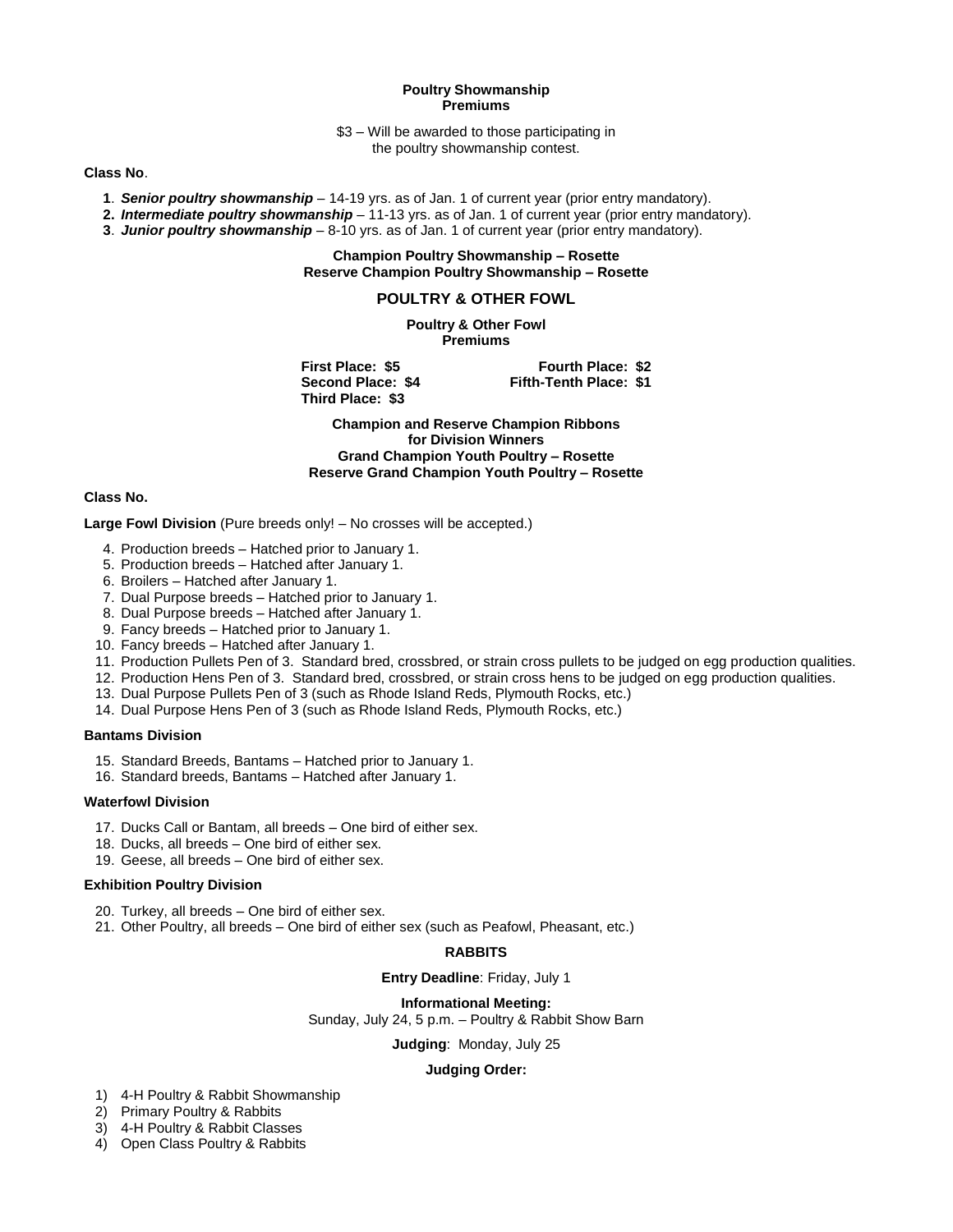**Consignment Deadline**: Wednesday, July 27 – 9 a.m. for Grand and Reserve Grand 4-H Poultry and Rabbit

#### **RABBIT SHOWMANSHIP**

**Judging**: Monday, July 25 – 9 a.m.

#### **Rabbit Showmanship Premiums**

\$3 – Will be awarded to those participating in the rabbit showmanship contest.

**Class No**.

- **30**. *Senior rabbit showmanship –* 14-19 yrs. as of Jan. 1 of current year (prior entry mandatory).
- **31.** *Intermediate rabbit showmanship* 11-13 yrs. as of Jan. 1 of current year (prior entry mandatory).
- **32**. *Junior rabbit showmanship* 8-10 yrs. as of Jan. 1 of current year (prior entry mandatory).

## **Champion Rabbit Showmanship – Rosette Reserve Champion Rabbit Showmanship – Rosette**

#### **RABBITS**

**Rabbit Premiums**

**Third Place: \$3**

**First Place: \$5 Fourth Place: \$2 Second Place: \$4 Fifth-Tenth Place: \$1**

**Champion and Reserve Champion Ribbons for Division Classification Winners** (Showmanship Divisions, Fancy, Crossbreed, Commercial, Fancy Fur, Commercial Fur) **Grand Champion Youth Rabbit – Rosette Reserve Grand Champion Youth Rabbit – Rosette**

**MEAT/BREEDING DIVISION**

(Enter only *one* class per rabbit.)

#### **Division Definitions:**

- A. **Fancy**  Dwarf, Dutch, Angora, Lops, Giants, etc. These breeds are used more as pets.
- B. **Commercial** New Zealand, California, Rex, Satin, etc. Larger rabbits could be used in the meat industry. You do not have to sell these rabbits.

| Definition<br>See<br>Fancy –<br>Division | See<br>Definition<br>Commercial<br>Division | Crossbreeds |
|------------------------------------------|---------------------------------------------|-------------|
|                                          |                                             |             |
|                                          |                                             |             |
|                                          |                                             |             |
|                                          |                                             |             |
|                                          | 37                                          | 43          |
|                                          | 38                                          | 44          |
|                                          | 39                                          | 45          |
|                                          | 40                                          | 46          |
|                                          | 41                                          | 47          |
|                                          | 42                                          | 48          |